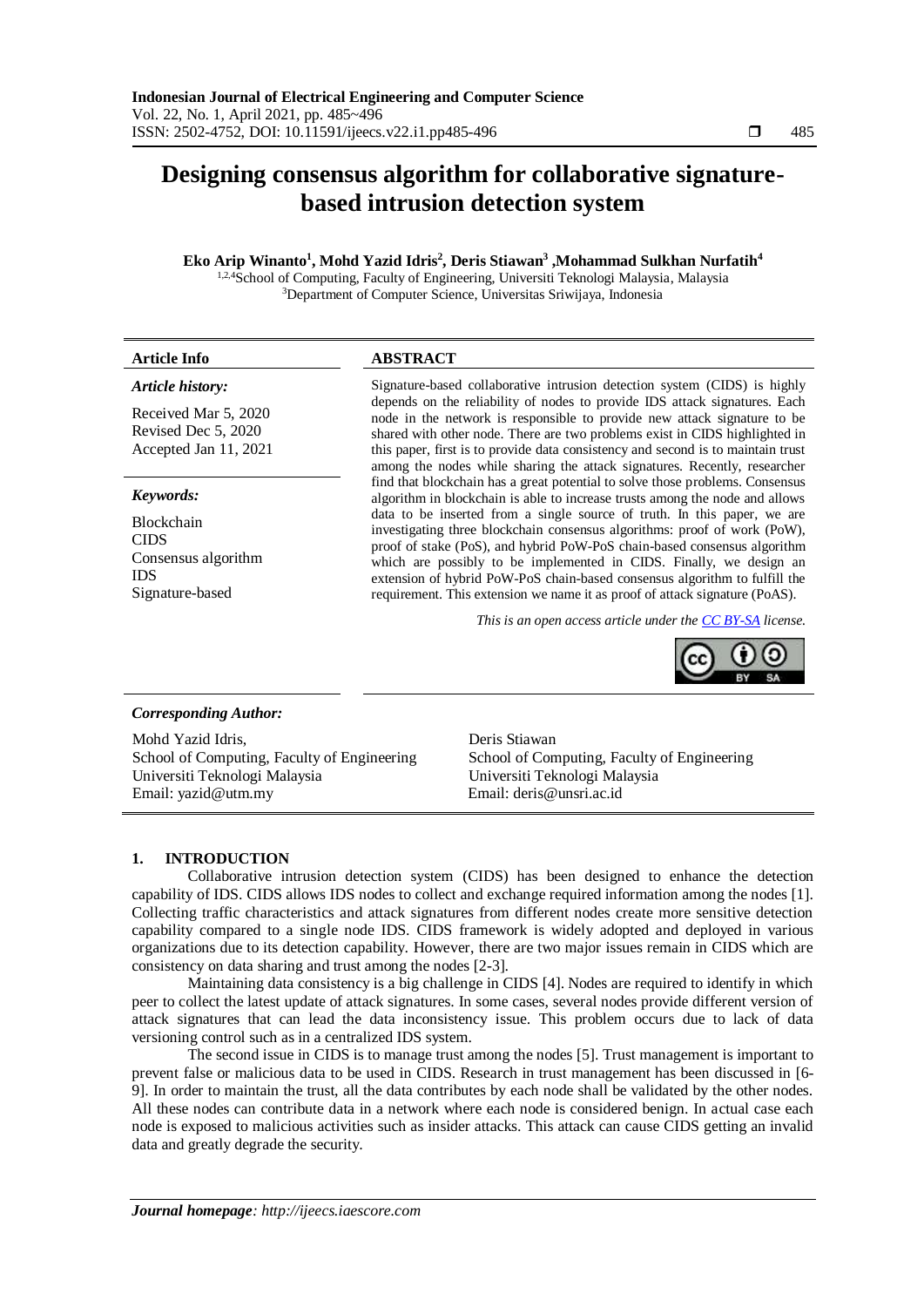The same issues of maintaining data consistency and managing trust have been discussed in blockchain technology [9-10] due to its nature to prevent cryptocurrency transaction from being manipulated in distributed network. In CIDS, researchers are doing research to identify how blockchain can improve security in CIDS. One of the features exists in blockchain dealing with transaction data consistency and trust is a blockchain consensus mechanism. This consensus mechanism allows peers to validate transaction through its consensus proofing algorithm [11-13]. The algorithm requires nodes to compete to be elected as a trusted node for updating transaction in blockchain. Furthermore this algorithm can provide data consistency by having a single source of data update at one time.

**Motivations:** The promising solution of consensus mechanism has motivate us to extent the blockchain consensus algorithm for CIDS. Recent related research can be found in [14-18]. In [14-15] authors had discussed the important of blockchain in CIDS. On [16] authors introduced a framework to utilize blockchain to improve the performance of anomaly detection via consensus mechanism. Meanwhile in [17-18] authors had designed a collaborative blockchain signature-based IDS framework, which can incrementally establish a trusted signature database in a collaborative environment.

**Contributions:** Motivated by the recent achievement of blockchain and CIDS research. We have raised a concern to design an extension of consensus algorithm in CIDS. The extension means to provide trusted nodes and attack signature consistency to be stored in blockchain. The contributions of our work can be summarized:

 We investigate three blockchain consensus algorithms and design an extension to validate attack signature, maintaining data consistency and increase trust between nodes based on hybrid PoW-PoS Chain based consensus algorithm. This extension provides CIDS signature-based related definition of stakes and the measurement of node's credibility to take care of network from malicious activities.

This paper is organized in 6 sections. Section 2 are background and related work CIDS and blockchain research. In section 3, we introduce the blockchain consensus algorithm. Section 4 is designing proof of attack signature (PoAS) consensus algorithm and describe element and process of PoAS. For section 5 is our initial experiment and result section 6 we conclude our findings and suggest for future works.

## **2. BACKGROUND AND RELATED WORK**

Collaborative intrusion detection systems **(**CIDS) are deployed in network based on three types of architectural design including centralized CIDS, decentralized CIDS and distributed CIDS such as in Figure 1. Centralized CIDS is depending on a single control point and require less effort to deploy [19]. Meanwhile the decentralized CIDS disperse a single control point to multiple interconnected control point [20-21] to avoid dependencies on single server. The third category of CIDS is distributed CIDS with no control point deployed. The detection tasks are distributed among nodes to request or receive data from peers [22-23]. Distributed CIDS had several identified issues including the data consistency and trust among the peers. Data are moving from one node to another node with peer to peer (P2P) communication. In distributed CIDS, each node can hold different set of data. The data distribute across the network with without a proper control.



Figure 1. Overview of centralized, decentralized and distributed CIDS architectures

Distributed CIDS improves performance and eliminate a single/multiple point of failures in CIDS. Regarding the mitigation of data consistency and trust issues within distributed CIDS, various methods of trust management have been developed among CIDS nodes. In [9] suggested that the IDS nodes continuously monitor the behavior of their CIDS peers and evaluate the quality of the security-related information that they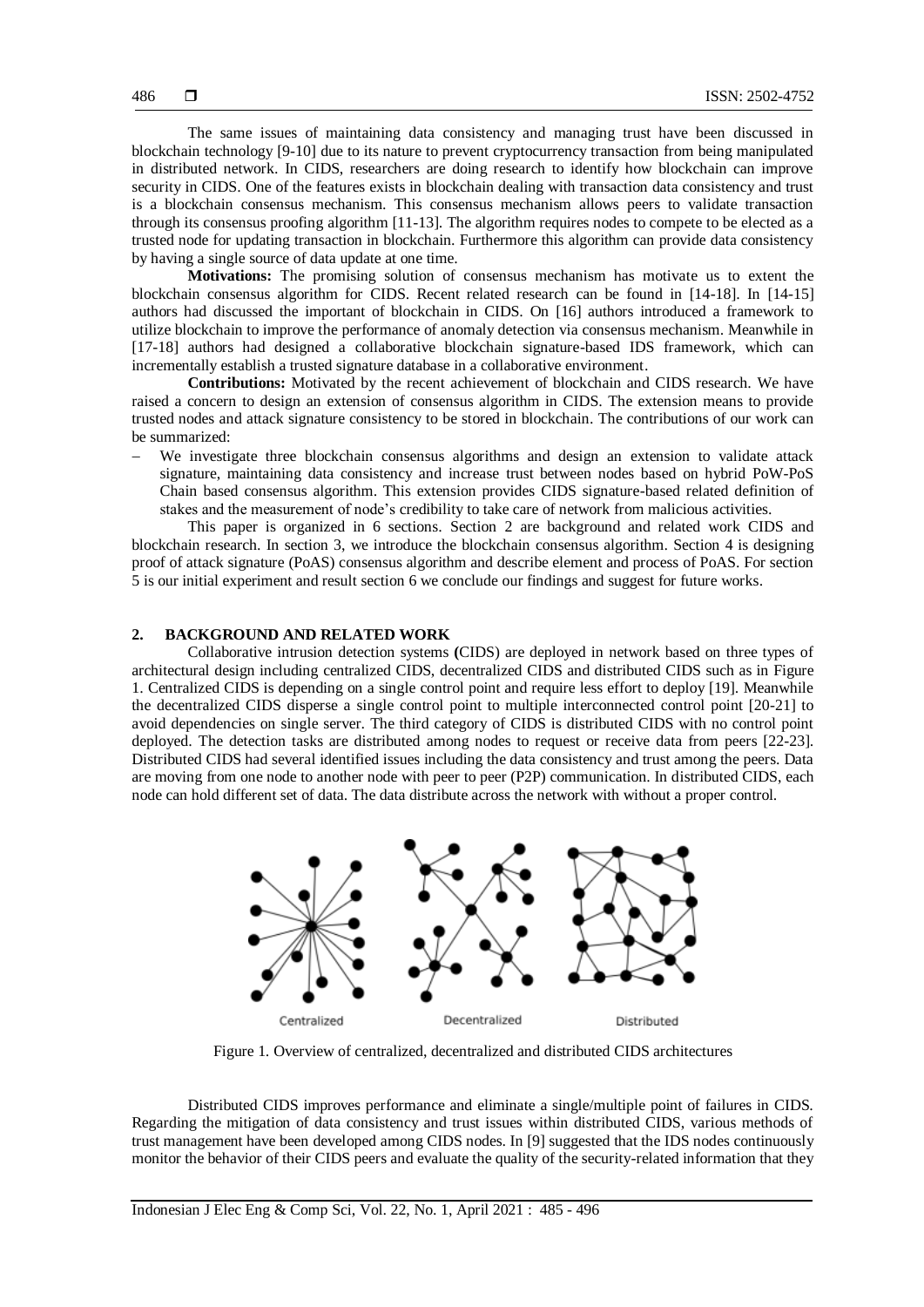share to estimate their credibility. Any data contributed by a CIDS node is taken into consideration depending on the nodes calculated credibility.

Apart from measuring the credibility of CIDS nodes, calculating and maintaining the trustworthiness of external IP sources have also been proposed [3]. By filtering their incoming packets according to a collaborative trust-based scheme, large-scale DDoS attacks can be mitigated. The packet filtering mechanism is relied on blacklisted (i.e. untrusted) IP sources table whose packets are immediately dropped, without further inspection and analysis, thus reducing the workload of detection units. The challenge in the case of distributed CIDS is that there is no central trusted authority to support the establishment of coordination between the peers [13]. In the sequel, we address this challenge by proposing a blockchain solution, to secure the credibility of the CIDS data.

Blockchain intrusion detection system: Blockchain was designed to protect a public distributed ledger of cryptocurrency in a trustless P2P network [24]. This distributed ledger located in a series of blocks and needs to be secured by deploying a hashing mechanism to provide an immutable ledger transaction history. Moreover, a blockchain through its consensus mechanism allows public nodes in distributed network to validate transaction. All nodes have a right to compete to push the transaction data to a blockchain block. This process requires blockchain network implementing a consensus strategy. This strategy is to avoid the same transaction updated by many nodes (avoiding data inconsistency), and ensuring data is valid and update by a trusted node through consensus.

Since the early stage of distributed CIDS research, data consistency and trust issues in distributed collaborative network get a lot of intentions. When blockchain technology has been emerged, the solution to fill the required security gap in distributed CIDS is quite promising. The first proposed CIDS system with blockchain technology can be found in [14], authors described a framework to demonstrate how blockchain can be implemented in CIDS. The author states intersection of CIDSs and blockchains. Particularly, it introduces the idea of utilizing blockchain technologies as a mechanism for improving CIDS. They argue that certain properties of blockchains can be of significant benefit for CIDS; namely for the improvement of trust between monitors, and for providing accountability and consensus. They show the related work and highlight the research gaps and challenges towards such a task. Finally, the author proposes a generic architecture for the incorporation of blockchains into the field of CIDS. On other hand [15] author also provided the review regarding the intersection of blockchain and intrusion detection, introduce the potential application of such combination. They indicated that blockchain can help enhance IDS in the aspects of data sharing, trust computation and alarm exchange.

In anomaly detection, [16] described a framework that utilizes the blockchain concept to perform distributed and collaborative anomaly detection for devices with limited resources. The framework uses blockchain to incrementally a trusted anomaly detection model via self-attestation and consensus among IoT devices. In this case, each device will create its own intelligence model under normal network conditions and periodically every t time elapses, an agent updates its report in the locally stored chain's partial block. The agent then broadcasts the entire locally stored chain to all neighbouring agents. The limitation is that nobody verifies the intelligence model created by the IDS node because the intelligence model is based on normal traffic in the local network.

By contrast, [17-18] demonstrated how to use blockchains to enhance the performance of collaborative signature-based IDS via building a verifiable attack signatures. They design this framework to consortium blockchain. Each IDS node in the consortium blockchain can monitor the network traffic, identify attacks, and periodically share a set of attack signatures with others. This set of attack signatures has to be signed by a private key and a public key, in order to understand the source of attack signatures. Other nodes will only accept these attack signatures by verifying them against their local database. In this case, the blockchain can be only expanded if the majority of nodes have verified that the received block contains trusted rules. The limitation is not all nodes can provide an attack signature because it uses the concept of a consortium blockchain.

## **3. BLOCKCHAIN CONSENSUS ALGORITHM**

Blockchain consensus algorithm is a crucial part in blockchain technology. This algorithm maintains the data validity which recorded on the chaining block. The consensus algorithm requires a technique to ensure the public nodes are trusted and responsible for data updates. This algorithm follows the concept of game theory. It is a strategy for dealing with competitive situations which is depending on the actions of participated nodes. Nodes in the network will compete to spend their resources or to have a large of stakes to increase chances for updating data in a blockchain. In the first strategy of spending resources, it can be found in proof of work (PoW) consensus algorithm, meanwhile the second strategy has been implemented in proof of stake (PoS) algorithm.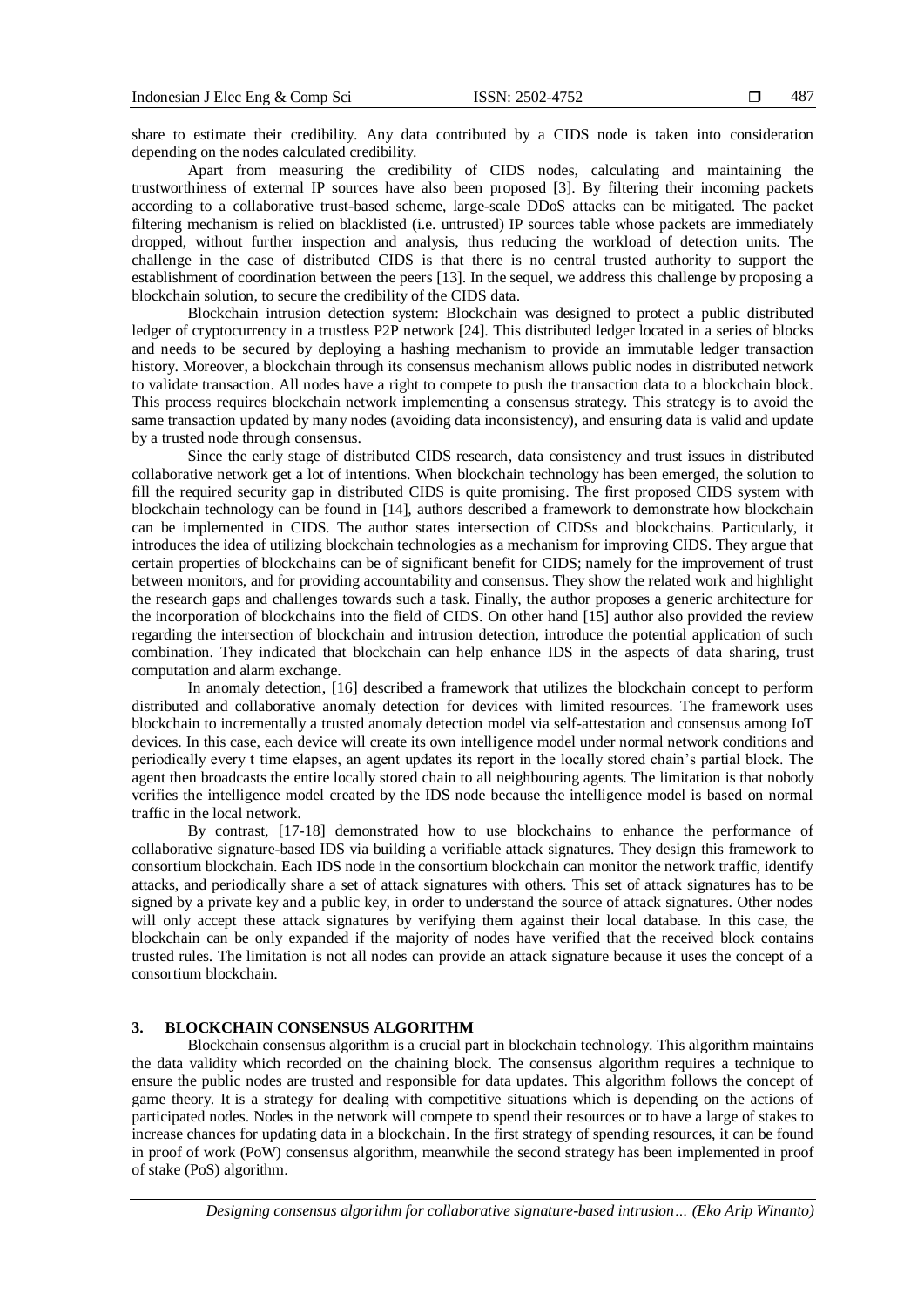**Proof of work (PoW):** In PoW the nodes in the blockchain network reach consensus by participating in hashing puzzle searching process, where each node must find a nonce value to generate a new block. The nonce is a value in a hash function to be identified to make the current hash data is partially identical. The input of hash function is a previous hash data, and to get the target nonce a high computational power is required until the target value of adjusted current hash data is achieved. The first node that be able to solve the puzzle will be authorised to create and insert data in the block, and broadcast the block along with the data to other nodes. In PoW, the higher computational power node might have higher chances to be the winner and entitle to receive the reward [25].

**Proof of stake (PoS):** PoS was developed as a consensus mechanism with the aim to reduce the computational requirements of PoW. In cryptocurrency blockchain, participants with higher coin age of the coin in-network and their holding time have higher chances to be selected. The difficulty level of hashing puzzle PoW can be reduced by consuming coin age. A complete PoS network, the hash searching puzzle is completely removed, and the block leaders are no longer selected by computational power. However due to the security issue researcher highlighted a combination of PoW and PoS is better to avoid stake manipulation.

There are several PoS algorithms including chain-based PoS [26], committee-based PoS [27], byzantine fault tolerance (BFT)-based PoS [28]-[29] and delegated PoS (DPoS) [30]. Among these four types of PoS, the Chain-based is relies on stakes and computational works to select a trusted node [26]. Meanwhile committee-based PoS committee-based PoS determining a committee of stakeholders based on their stakes and allowing the committee to generate blocks, the BFT-based PoS is a PoS created on top of BFT algorithm. On the other hand, DPoS is classified as a democratic selection form of trusted node via public stake delegation. Among these four algorithms, Chain-based PoS had implemented a hybrid PoW and PoS strategy. In this paper, we extent the Chain-based PoS to develop a consensus algorithm that has better security such as in PoW but reduce computational resources.

**Chain-based PoS:** Chain-based PoS is an enhanced block generation mechanism with PoW and PoS characteristic. Chain-based PoS inherits many of the components of the PoW consensus protocol such as information propagation, block validation, and block finalization (i.e. longest-chain rule), except that the block generation mechanism is replaced with PoS. PoS does not hinge on wasteful hashing to generate blocks like PoW. A minter can solve the hashing puzzle only once for a clock tick. Since the hashing puzzle difficulty decreases with the minter's stake value, the expected number of hashing attempts for a minter to solve the puzzle can be significantly reduced if he stake value is high. Therefore, PoS avoids the brute-force hashing competition that would occur had PoW been used, thus achieving a significant reduction in energy usage. The extension Chain-based PoS is future discussed in Section 4.

## **4. DESIGNING PROOF OF ATTACK SIGNATURE (PoAS)**

PoAS is an extension of Chain-based PoS. PoS was invented to reduce computational power required in PoW for mining purposes. In PoS the selection of nodes is defined by its proportion ownership value, and thus the highest stake owner will always get a chance to validate the transaction. It has been argued in [31], even PoS solves issues in PoW such as high computational resources but PoS raise a concern on the way of its determination of stakes ownership where it can be dominated by a same group of nodes. Then, a hybrid PoS and PoW was introduced to increase credibility on selecting on both criterias based on computational power and stake such as in Chain-based PoS.

#### **4.1. Chain-based PoS**

The general procedure of Chain-based PoS is summarized in Figure 2 [26]. In Chain-based PoS the determination of stake based on the ownership cryptocurrency value and it's age. The higher value of stake indicates a high loyalty of nodes in the network. Chain-based PoS include the features of PoW to solve a hashing puzzle on its function. However the difficulty of hashing puzzle determine by the stake. The combination between stake and hashing puzzle locate in blockgen function. A nonce (C) in BlockGen function is an input value to form the target hash output. The first successful node will be able to create and insert data to a new block. This process is repeated once a new transaction is arrived.

## **4.2. Designing PoAS extension on chain-based PoS**

In Figure 3 is proposed PoAS architecture. PoAS is designed with a public blockchain that allows who to join the network. In simple terms, PoAS ensures that attack signatures produced by nodes are reliable and consistent. The process is each of attack signature validated by all nodes on the network before store in the blockchain.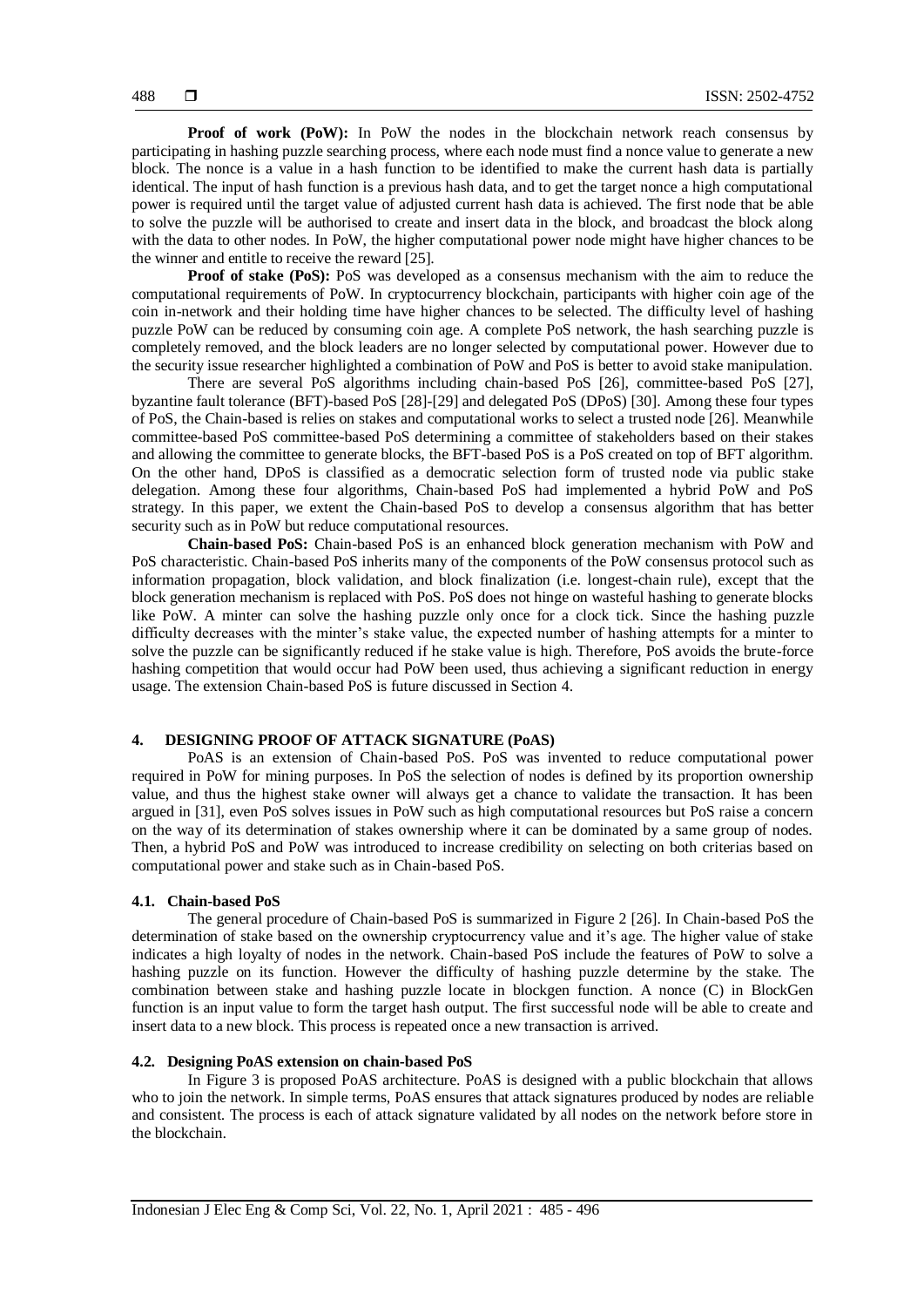|    | <b>Pseudocode 1: Chain-based PoS</b>                                                                     |
|----|----------------------------------------------------------------------------------------------------------|
| 1  | Join the network by connecting to known peers;                                                           |
| 2  | Deposit in the stake pool;                                                                               |
| 3  | Start BlockGen();                                                                                        |
|    | /* Main loop $\frac{*}{ }$                                                                               |
| 4  | while running do                                                                                         |
| 5  | <b>if</b> <i>BlockGen()</i> returns <i>block</i> <b>then</b>                                             |
| 6  | Write <i>block</i> into blockchain;                                                                      |
|    | Reset BlockGen() to the current blockchain;                                                              |
|    | /* Gossiping rule */                                                                                     |
| 8  | Broadcast <i>block</i> to peers;                                                                         |
| 9  | end                                                                                                      |
|    | $/* Longest-chain */$                                                                                    |
| 10 | <b>if</b> block received $\&$ is valid $\&$ extends the longest chain <b>then</b>                        |
| 11 | Write <i>block</i> into blockchain:                                                                      |
| 12 | Reset <i>BlockGen()</i> to the current blockchain;                                                       |
| 13 | Relay <i>block</i> to peers;                                                                             |
| 14 | end                                                                                                      |
| 15 | end                                                                                                      |
|    | /* PoS-based block generation $*/$                                                                       |
| 16 | <b>Function BlockGen():</b>                                                                              |
| 17 | Prepare a block header and blockchain information;                                                       |
|    | /* PoS hashing puzzle $*/$                                                                               |
| 18 | Set up a clock (whose tick interval is a constant) and check for the following condition per clock tick: |
|    | Hash (C clock time) $<$ target $\times$ stake value                                                      |
| 19 | return new block;                                                                                        |
| 20 | end                                                                                                      |



Figure 3. The process of Proof of Attack Signature

Pseudocode 1 is extent to fulfill the requirement of Chain-based PoS consensus algorithm in CIDS. It requires extensions in several parts of the algorithm including stake value definition, attack signature validation process, determining node reputation and block generation. Figure 4 shows PoAS pseudocode extension.

*Designing consensus algorithm for collaborative signature-based intrusion… (Eko Arip Winanto)*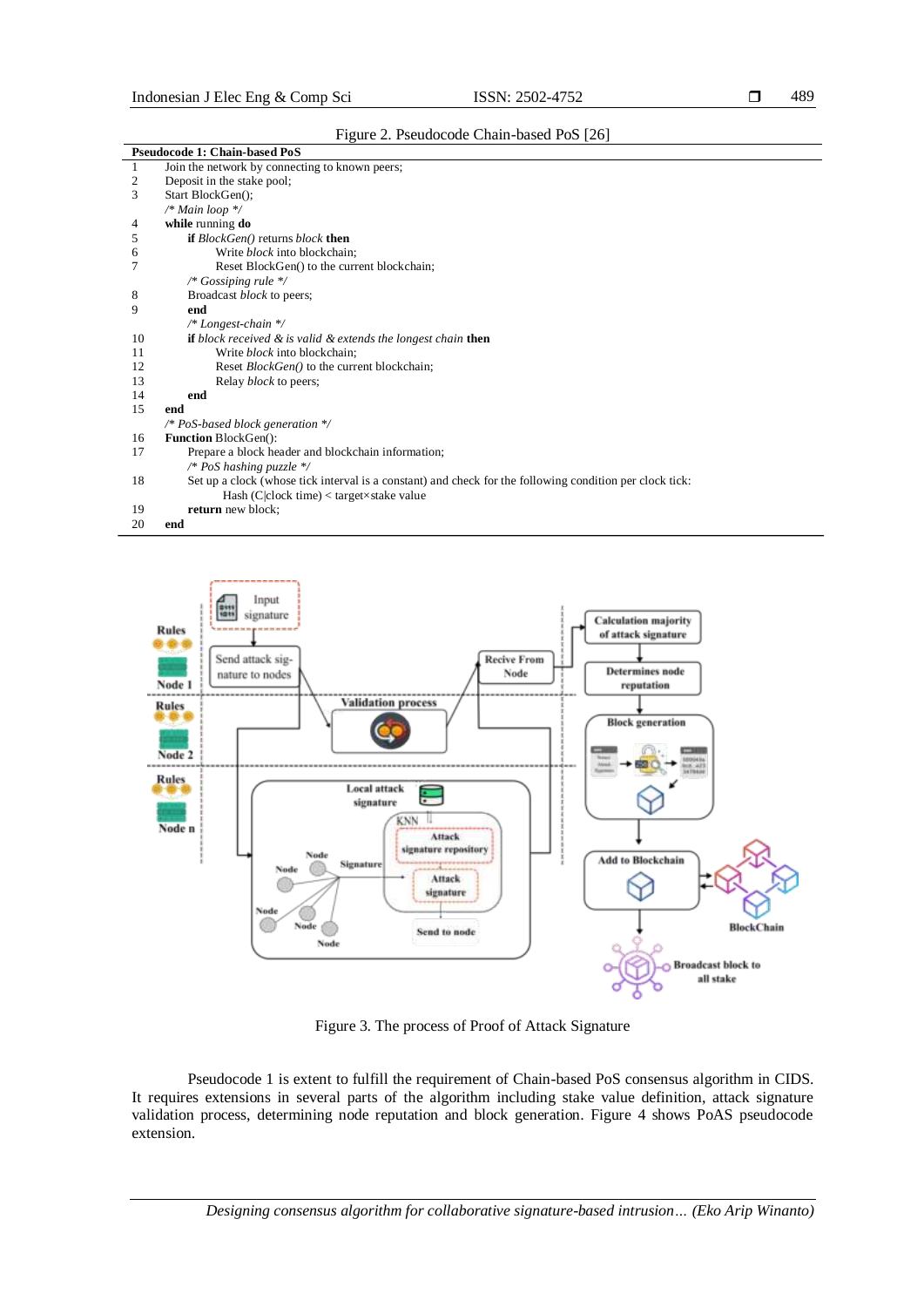|              | Pseudocode 2: PoAS Consensus Algorithm                                                                   |
|--------------|----------------------------------------------------------------------------------------------------------|
| $\mathbf{1}$ | Join the network by connecting to known peers;                                                           |
| 2            | Conduct attack signature validation to get initial reputation;                                           |
| 3            | Received attack signature;                                                                               |
| 4            | Write reputation;                                                                                        |
| 5            | Start Validate(attack_signature);                                                                        |
|              | $/*$ Main loop $*/$                                                                                      |
| 6            | while running do                                                                                         |
| 7            | if Validate() returns class attack then                                                                  |
| 8            | Calculate majority of validation process;                                                                |
| 9            | if majority reach more than50% of stake and correct then                                                 |
| 10           | Add initial reputation $+0.2$ into reputation;                                                           |
| 11           | Start BlockGen(attack_signature);                                                                        |
| 12           | end                                                                                                      |
| 13           | else                                                                                                     |
| 14           | Proses end;                                                                                              |
| 15           | end                                                                                                      |
| 16           | end                                                                                                      |
| 17           | if <i>BlockGen</i> () returns <i>block</i> then                                                          |
| 18           | Write <i>block</i> into blockchain;                                                                      |
| 19           | Add reputation $+1$ into reputation;                                                                     |
| 20           | Reset BlockGen() to the current blockchain;                                                              |
|              | /* Gossiping rule $*/$                                                                                   |
| 21           | Broadcast block to peers;                                                                                |
| 22           | end                                                                                                      |
|              | $/* Longest-chain */$                                                                                    |
|              |                                                                                                          |
| 23           | if block received & is valid & extends the longest chain then                                            |
| 24           | Write <i>block</i> into blockchain;                                                                      |
| 25           | Reset BlockGen() to the current blockchain;                                                              |
| 26           | Relay <i>block</i> to peers;                                                                             |
| 27           | end                                                                                                      |
| 28           | end                                                                                                      |
|              | /* PoS-based block generation */                                                                         |
| 29           | Function BlockGen(attack_signature):                                                                     |
| 30           | Prepare a block header attack signature and blockchain information;                                      |
|              | /* PoS hashing puzzle $*/$                                                                               |
| 31           | Set up a clock (whose tick interval is a constant) and check for the following condition per clock tick: |
|              | Hash (C clock time) < target $\times$ reputation;                                                        |
| 32           | return new block;                                                                                        |
| 33           | end                                                                                                      |
|              | /* Validate attack signature */                                                                          |
| 34           | Function Validate(attack_signature):                                                                     |
| 35           | Read attack signature repository into S;                                                                 |
| 36           | Write x and call function StringtoNumeric() to convert attack_signature;                                 |
| 37           | Write y and call function StringtoNumeric() to convert S;                                                |
| 38           | Calculate with KNN algorithm (more detail in pseudocode 3);                                              |
| 39           | return <i>class attack</i> ;                                                                             |
| 40           | end                                                                                                      |
|              | /* Convert attack signature to numerical */                                                              |
| 41           | Function StringtoNumeric(attack_signature):                                                              |
| 42           | Write $x$ array to store result convert attack signature;                                                |
| 43           | for $S_i$ , $\in$ attack_signature do                                                                    |
| 44           | Write Z                                                                                                  |
| 45           | if $S_i$ not number then                                                                                 |
| 46           | Convert $S_i$ to ASCII into $Z_i$ :                                                                      |
| 47           | Sum Z                                                                                                    |
| 48           | Append $Z$ into $x$ ;                                                                                    |
| 49           | end                                                                                                      |
| 50           | else                                                                                                     |
| 51           | Append $S_i$ into x;                                                                                     |
| 52           | end                                                                                                      |
| 53           | end                                                                                                      |
| 54           | return $x$ ;                                                                                             |
| 55           | end                                                                                                      |
|              |                                                                                                          |

**Stake value definition.** Stake in cryptocurrency blockchain is defined in a form of currencies value, which reflects the amount owned by a user. However, in the context of CIDS with blockchain, stake is defined as a value of reputation of a node on detecting attacks. This reputation is measured from the detection rate. In order to participate in the network, nodes must be able to produce valid attack signature. In PoAS the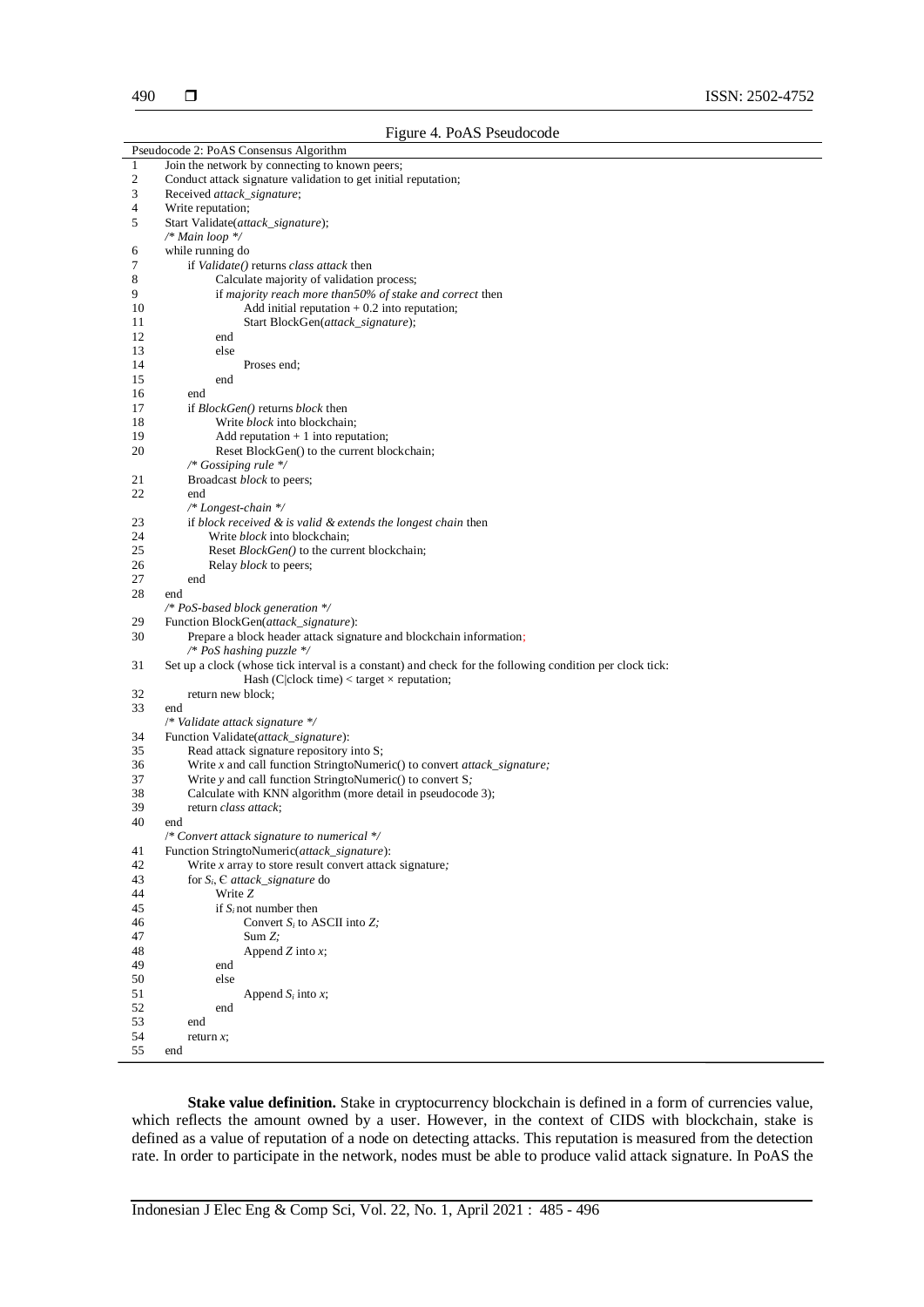number of valid attack signatures will be used as a threshold to indicate the reputation score. The reputation score will determine the difficulty of hashing puzzle as shown in Table 2.

**Attack signature validation process.** This process is to validate attack signature proposed by a node. The validation process extension is required for CIDS to enable nodes working collaboratively and having consent by its peer. In PoAS validation of attack signature is done by deploying K-nearest neighbors (KNN). KNN measures the distance of n-feature instances where the value of  $x = (x_1, x_2, \ldots, x_n)$  representing selected traffic header fields. Meanwhile is  $y=(y1, y2... yn)$  representing the traffic header in local storage. The distance is compute as in the following equation:

$$
dist(x, y) = \sqrt{(y1 - x1)^2 + (y2 - x2)^2 + \dots + (yn - xn)^2}
$$

Pseudocode 3 shows the validation process in PoAS. The process runs on every node to validate attack signatures which is proposed by a node. Attack signature validation process as shown in Figure 5.

|  |  | Figure 5. Attack signature validation process |  |
|--|--|-----------------------------------------------|--|
|  |  |                                               |  |

|                | Pseudocode 3: KNN algorithm in PoAS                                 |
|----------------|---------------------------------------------------------------------|
|                | Read attack signature from other stakes into $x$ ;                  |
| 2              | Read attack signature repository into y;                            |
| 3              | Write z array to store <i>distance</i>                              |
|                | /* Main loop */                                                     |
| $\overline{4}$ | for $i \in y$ do                                                    |
|                | for $i \in i$ do                                                    |
|                | Compute $dist(x, y)$                                                |
| 6              | Append <i>dist</i> into $\zeta$                                     |
| 7              | end for                                                             |
| 8              | Sort the z distances by increasing order;                           |
| 9              | Count the number of occurrences of class among k nearest neighbors; |
| 10             | Assign to x the most frequent into class attack;                    |
|                |                                                                     |

In order validate attack signature all the required field packet header are converted into numeric as shown in Table 1. The process of this conversion done in StringtoNumeric() function in pseudocode 3. All string value converted to numeric by ASCII mapping except protocol which represent as integer number.

|                    |    |   |       |    |   | Table 1. Example result of convert attack signature |              |                  |                    |   |   |       |    |    |                                   |                                   |                  |
|--------------------|----|---|-------|----|---|-----------------------------------------------------|--------------|------------------|--------------------|---|---|-------|----|----|-----------------------------------|-----------------------------------|------------------|
|                    |    |   |       |    |   | Attack signature before convert                     |              |                  |                    |   |   |       |    |    |                                   | Attack signature after<br>convert |                  |
| pack<br>et<br>size |    |   | flags |    |   | <b>TCP/UDP</b><br>segment<br>length                 | proto<br>col | header<br>length | pack<br>et<br>size |   |   | flags |    |    | TCP/U<br>DP<br>segmen<br>t length | prot<br>ocol                      | header<br>length |
|                    | U  | A | R     | -S | F |                                                     |              |                  |                    | U | A | R     | S  | F  |                                   |                                   |                  |
| 1800               | ۰. | ۰ | R     |    | F | 1760                                                | tcp          | 40               | 1800               |   |   | 82    |    | 70 | 1760                              |                                   | 40               |
| 340                | ۰  |   |       |    | ۰ | 300                                                 | tcp          | 40               | 340                |   |   |       | 83 |    | 300                               |                                   | 40               |
| 510                |    |   |       |    |   | 480                                                 | udp          | 40               | 510                |   |   |       |    |    | 480                               | 0                                 | 40               |

**Determining node reputation.** In order to determine the node reputation all the validation results from other nodes have been collected. It will proceed to solve the hashing puzzle if majority of nodes (more than 50%) agree that the provided signature is valid. On the other hand when the majority of nodes reject the process will be stop. For a successful node it will be rewarded a certain reputation score. The collective score will determine the difficulty of hashing puzzle as shown in Table 2. In this example a predetermined zero digit in each hash value require node to identify nonce. As predetermined zero digit increase the level to find nonce become more difficult. This rule shows high node reputation requires low computation while low node reputation requires high computation to solve the hashing puzzle.

**Block generation**. In this stage, the successful nodes will generate a new block for adding data in a block. The validation process of new attack signature and solving the hashing puzzle will continue. A node with high reputation has a better chance to win the competition and thus it will increase trust of reputable node. Meanwhile the consistency of data can be preserved once the data has been input in the block.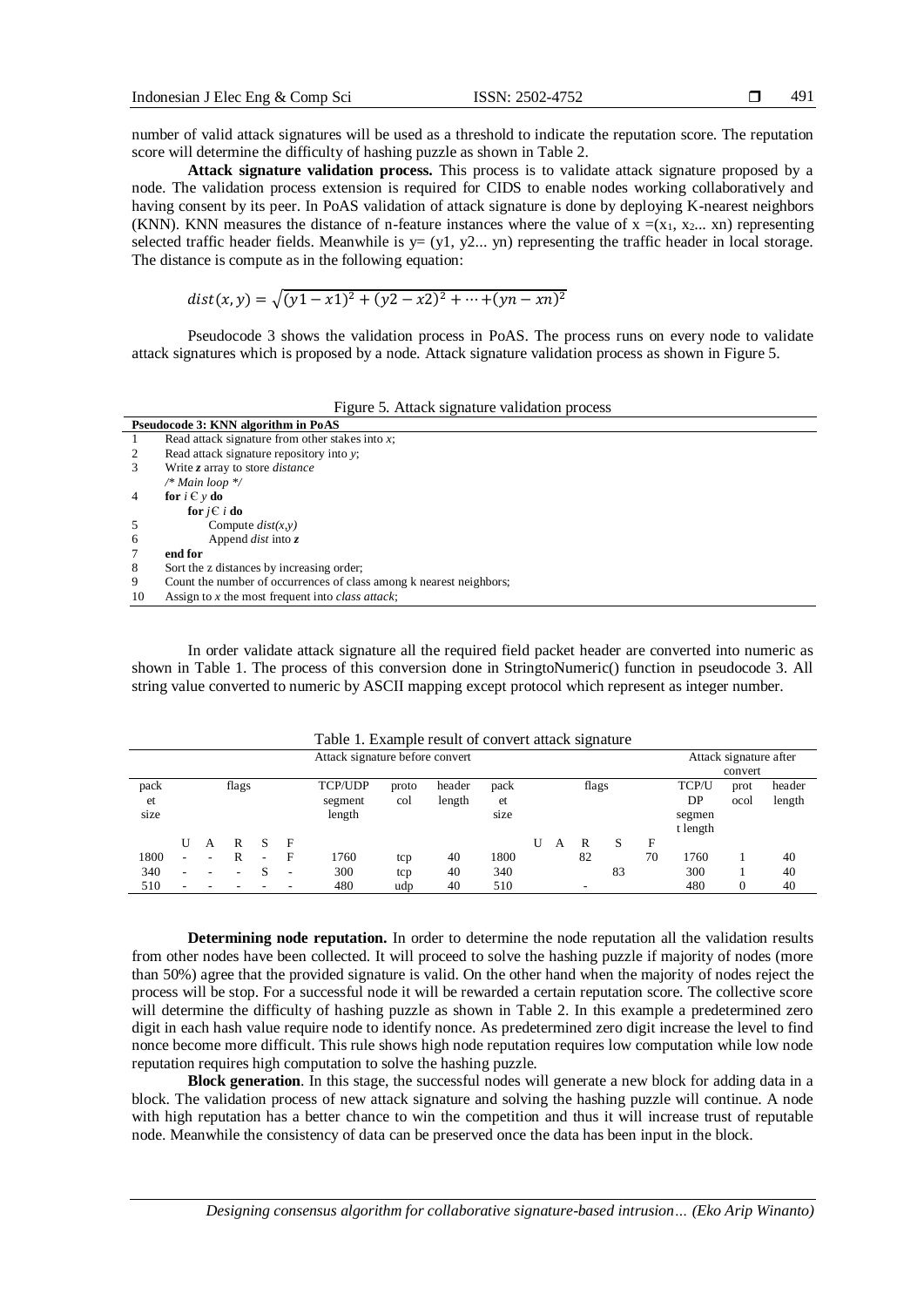| Table 2. Reputation threshold value |            |                                                     |  |  |  |  |
|-------------------------------------|------------|-----------------------------------------------------|--|--|--|--|
| id                                  | Reputation | Sample target with initial null digit determination |  |  |  |  |
|                                     | $0 - 20$   | 0000015783b7642548f46a33fe9297cf                    |  |  |  |  |
|                                     | $21-40$    | 000015783b76425748f46a33fe9297cf                    |  |  |  |  |
|                                     | $41-60$    | 00015783b764257848f46a33fe9297cf                    |  |  |  |  |
|                                     | 61-80      | 0015783b7642578948f46a33fe9297cf                    |  |  |  |  |
|                                     | 81-100     | 015783b76425789048f46a33fe9297cf                    |  |  |  |  |

## **5. EXPERIMENT AND INITIAL RESULT**

## **5.1. Testbed environment setup**

In this section, we evaluate the performance of PoAS under some adversarial scenarios in a simulated environment consist of fourteen nodes. Eleven nodes are attack-free nodes, meanwhile the other three nodes are hosting simulated insider attacks (malicious nodes) as shown in Figure 6. These nodes are virtual machines setup in Ubuntu operating system container with a blockchain platform and intrusion detection system. Each node has their own local attack signature database and attack signature data stored in blockchain. Both attack signature data are required to demonstrate the ability of PoAS to maintain attack signature correctness and consistency in blockchain. In this experiment we extract CICIDS2017 intrusion detection evaluation dataset consist of raw network traffic packet captured in five consequence days started at 9 a.m. on Monday, 3 July and ended at 5 p.m. on Friday 7 July 2017. CICIDS2017 contains benign and attack traffic data including FTP and SSH Brute Force, Denial of Service, Heartbleed, Port Scan, Botnet, DDoS and Web Attack. There are two categories of CICIDS2017 data which are labeled and unlabeled traffic data. The labeled traffic data consist of specific attack information for validation process.



Figure 6. The high-level architecture of environments collaborative intrusion detection system with blockchain

Attack signatures from labeled CICIDS2017 dataset are extracted into 14 parts. Each part stored in local attack signature database in every node. Three malicious nodes simulate insider attacks that attempt to modify the signature data. Meanwhile, on the blockchain process, PoAS will implement consensus validation and hashing puzzle solution before the data can be inserted in the blockchain. Then, we observe the result of implementing PoAS on every node and their implication of detection rate in CIDS compared with the usage of normal attack signature database.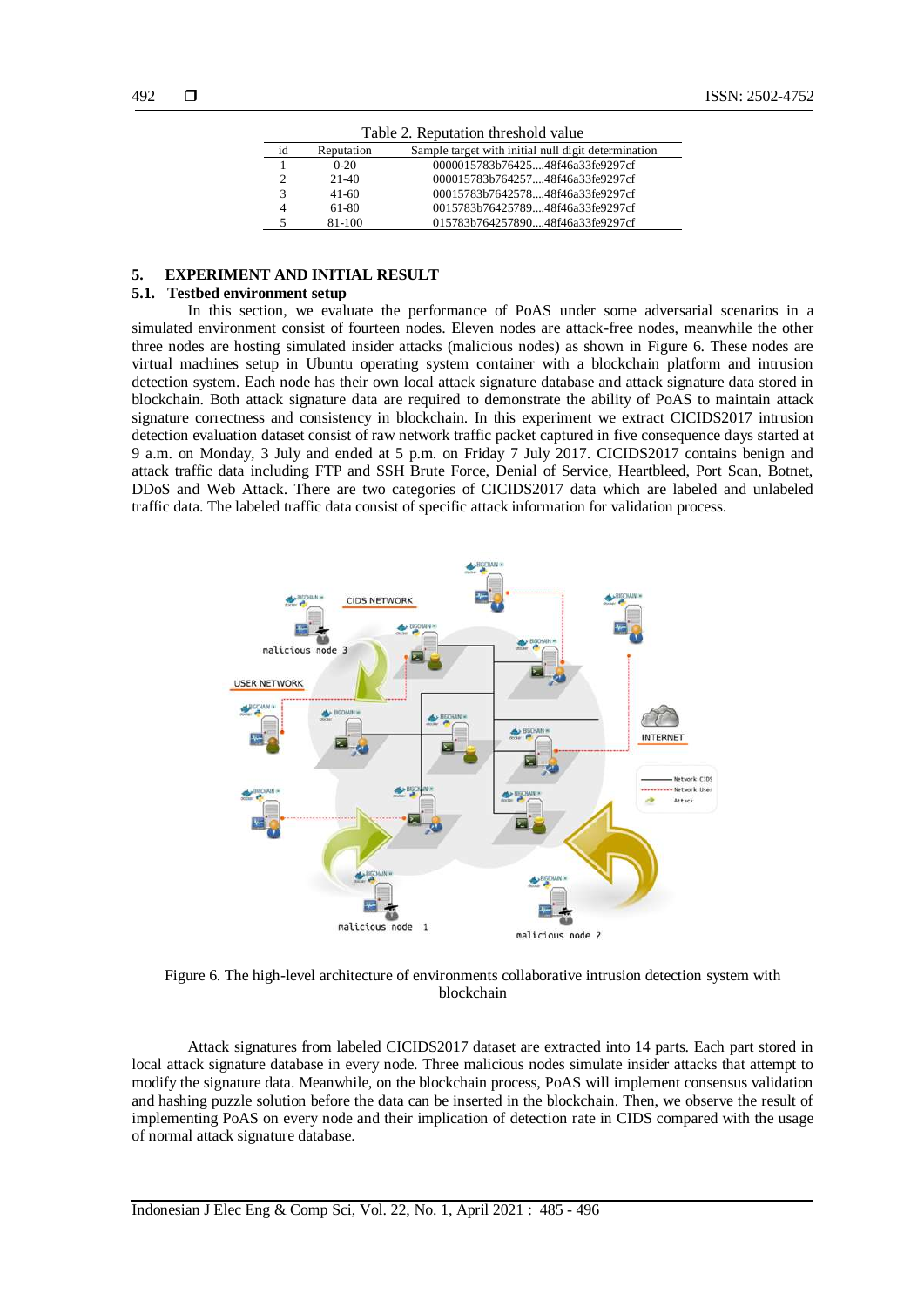## **5.2. Experimental result**

In this experiment we measure the detection rate of each node using normal attack signature database and PoAS attack signature blockchain. Second, we measure the data consistency in blockchain process, before and after data enter the block, and after signature distribute to the other node in CIDS. Figure 7 shows comparison of the detection rate results with PoAS and without PoAS. It shows detection rate with PoAS consensus algorithm obtained higher accuracy. The attempt of insider attack changing the signatures is successful on normal signature database, meanwhile PoAS is able to prevent the changes from entering blockchain and distribute the wrong attack signatures to the other nodes in CIDS. The attack signature stored in blockchain has to overcome trust issues between nodes. On the other hand, CIDS without implementing PoAS is not able to prevent insider attacks from changing the attack signatures.

On the second experiment, we compare the attack signature during implementing PoAS in three stages. First, the attack signature in a node, second, the attack signature on validation process, and third, the attack signature in the block. This process is to find out the list of attack signatures from the initial process until block created are remain consistent. Figure 8 is a comparison of attack features in two nodes. First node implements PoAS and the second node using attack signature database. The graph shows attack signatures are consistent even in the existence of insider attacks with PoAS. In the second node attack signatures are inconsistent since insider attackers can make changes on attack signature and this lead the node contribute wrong signatures to the other node in CIDS.



Figure 7. Comparison of Attack Detection Rate (with and without PoAS)



Figure 8. Data Consistency on PoAS

Figure 9 shows the time difference for PoAS validation process on each node. The outcomes indicate validation time is not the same for each validation process which influences by the size of dataset and validation method used in each node. Figure 10 shows the result of time comparison to solve hashing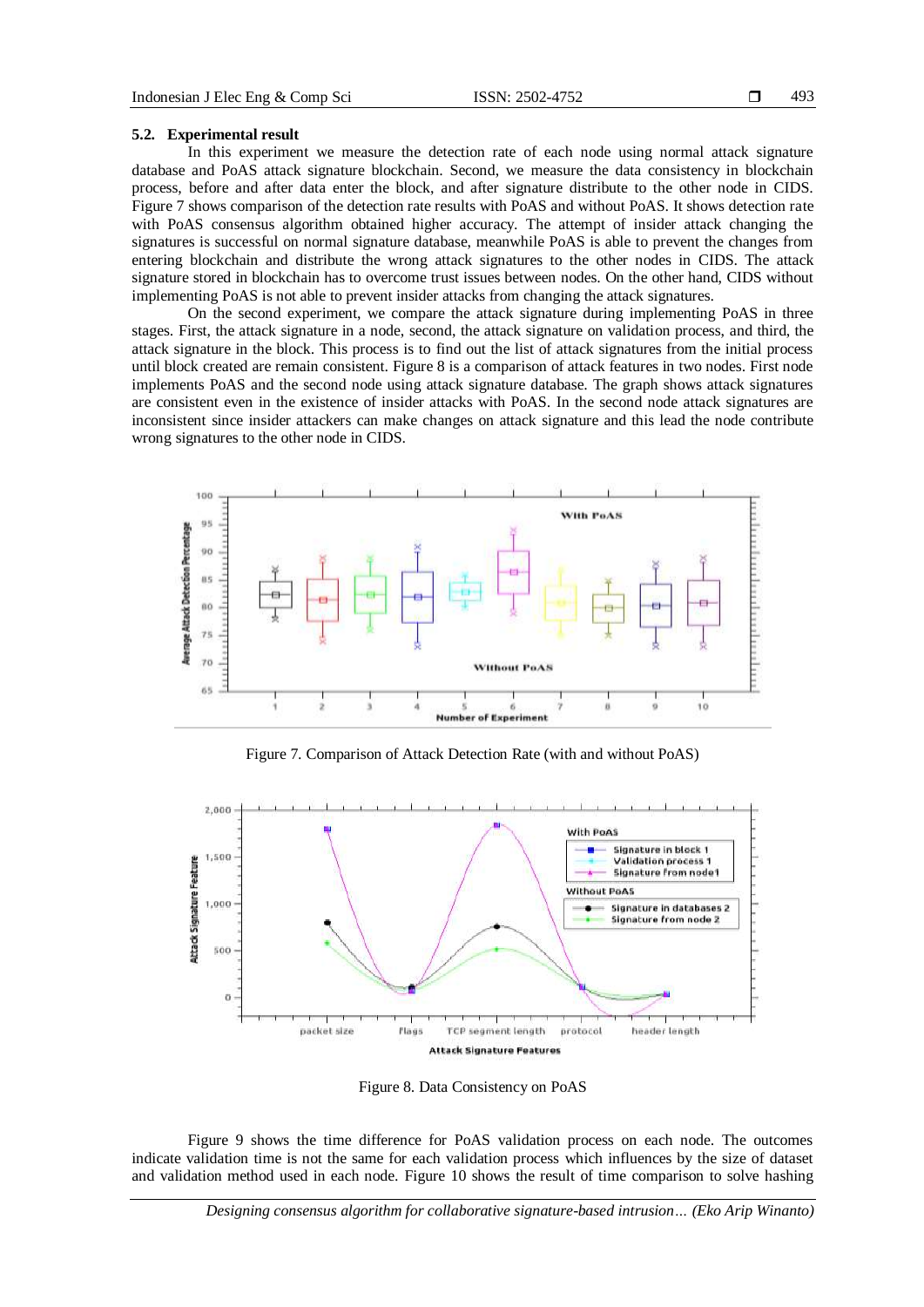puzzle by nodes with a reputation score. The results of the application of reputation show that the value of reputation affects the performance of the node to create a new block.



Figure 9. Comparison of validation time



Figure 10. Comparison of hashing puzzle solving time

#### **6. CONCLUSION**

CIDS is an important solution to increase detection rate compared with a single node IDS. In CIDS the collaborative nodes can share and validate attack signature. However, each node is subject to malicious activities which can create invalid signatures and has a potential to form untrusted network. Furthermore, there is no single point of control in distributed CIDS to maintain data consistency. Due to the nature of cryptocurrency blockchain on preserving transaction in distributed environments, the implementation of blockchain consensus algorithm in CIDS is very promising. In this work, we have design an extension of Chain-based PoS consensus algorithm known as PoAS to be implemented in CIDS. The design consists of four elements PoAS including stake value definition, attack signature validation process, determining node reputation and block generation. We run an experiment using CICIDS2017 data and measure the detection rate, consistency and performance. The result has shown that PoAS can guarantee the consistency of attack signature which provide by node IDS. Moreover, PoAS can enhance the trust of the attack signature generated by the node which affects accuracy detection in node CIDS through identifying untruthful inputs and reducing error rates.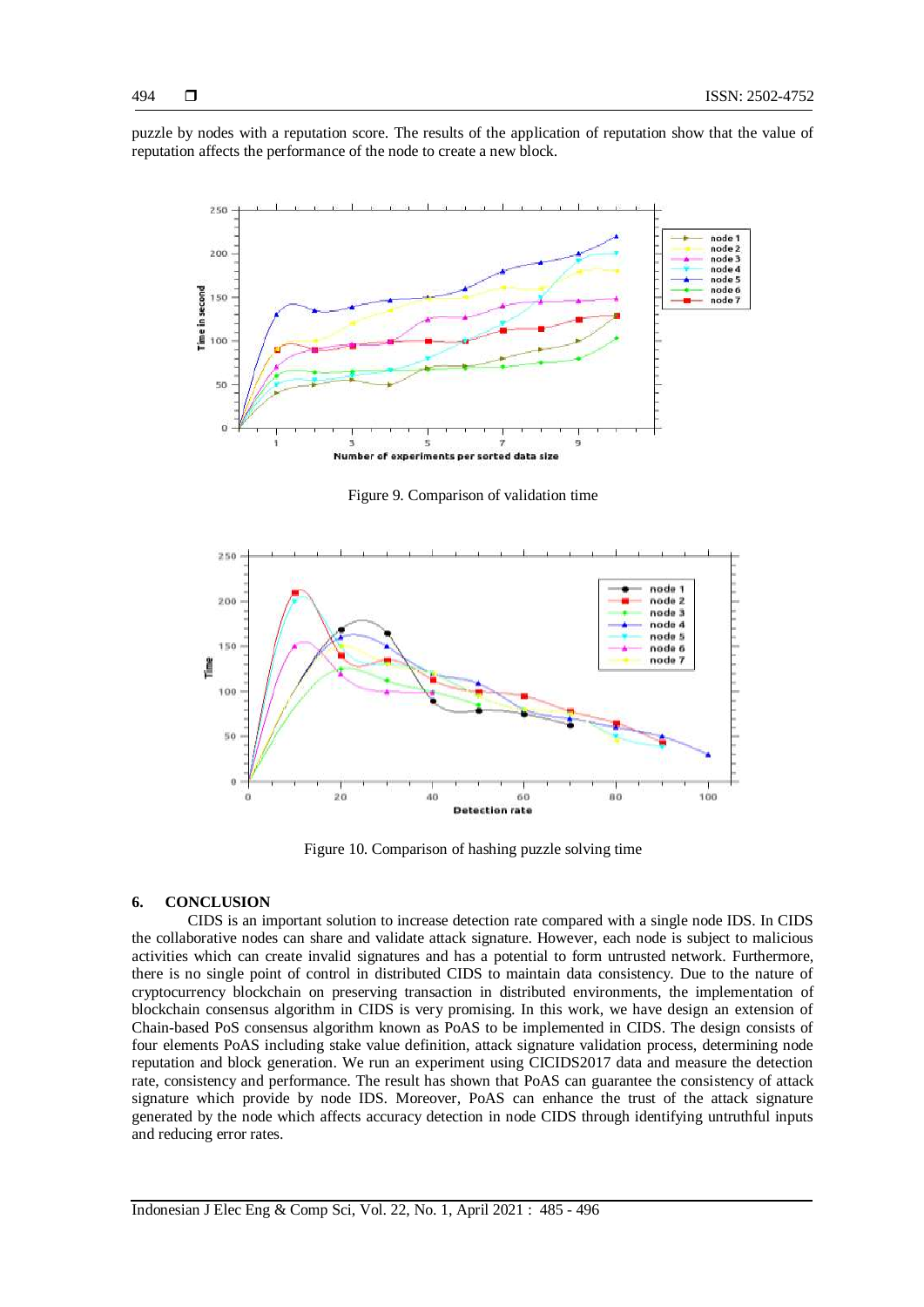### **ACKNOWLEDGEMENTS**

We are gratified of all research members. The research is supported by the Ministry of Higher Education (MoHE) under grant MRUN and Research Management Center (RMC) of Universiti Teknologi Malaysia, vote No: R.J130000.7851.4L872 and Communication Network and Information Security (COMNETS UNSRI) for supporting this research work.

#### **REFERENCES**

- [1] W. Li, W. Meng, and L. F. Kwok, "Investigating the influence of special on-off attacks on challenge-based collaborative intrusion detection networks," *Futur. Internet*, vol. 10, no. 1, pp. 1-16, 2018, doi:10.3390/fi10010006.
- [2] Z. Zheng, S. Xie, H. Dai, X. Chen, and H. Wang, "An Overview of Blockchain Technology: Architecture, Consensus, and Future Trends," in *Proceedings-2017 IEEE 6th International Congress on Big Data, BigData Congress 2017*, pp. 557-564, 2017, doi:10.1109/BigDataCongress.2017.85.
- [3] W. Meng, W. Li, and L. F. Kwok, "Towards Effective Trust-Based Packet Filtering in Collaborative Network Environments," *IEEE Trans. Netw. Serv. Manag.*, vol. 14, no. 1, pp. 233-245, 2017, doi:10.1109/TNSM.2017.2664893.
- [4] O. Ajayi, O. Igbe, and T. Saadawi, "Consortium Blockchain-Based Architecture for Cyber-attack Signatures and Features Distribution," in *2019 IEEE 10th Annual Ubiquitous Computing, Electronics and Mobile Communication Conference, UEMCON 2019*, pp. 0541–0549, 2019, doi:10.1109/UEMCON47517.2019.8993036.
- [5] C. G. Cordero *et al.*, "Sphinx: A Colluder-Resistant Trust Mechanism for Collaborative Intrusion Detection," *IEEE Access*, vol. 6, pp. 72427-72438, 2018, doi:10.1109/ACCESS.2018.2880297 .
- [6] W. Li, W. Meng, Y. Wang, L. F. Kwok, and R. Lu, "Identifying Passive Message Fingerprint Attacks via Honey Challenge in Collaborative Intrusion Detection Networks," *Proc. - 17th IEEE Int. Conf. Trust. Secur. Priv. Comput. Commun. 12th IEEE Int. Conf. Big Data Sci. Eng. Trust. 2018*, pp. 1208-1213, 2018, doi:10.1109/TrustCom/BigDataSE.2018.00167.
- [7] W. Li and L. F. Kwok, "Challenge-based collaborative intrusion detection networks under passive message fingerprint attack: A further analysis," *J. Inf. Secur. Appl.*, vol. 47, pp. 1-7, 2019, doi:10.1016/j.jisa.2019.03.019.
- [8] W. Li, W. Meng, L. F. Kwok, and H. H. S. IP, "Enhancing collaborative intrusion detection networks against insider attacks using supervised intrusion sensitivity-based trust management model," *J. Netw. Comput. Appl.*, vol. 77, no, pp. 135–145, 2017. October 2016, doi:10.1016/j.jnca.2016.09.014.
- [9] N. Kolokotronis, S. Brotsis, G. Germanos, C. Vassilakis, and S. Shiaeles, "On blockchain architectures for trustbased collaborative intrusion detection," *Proc.-2019 IEEE World Congr. Serv. Serv. 2019*, pp. 21–28, 2019, doi:10.1109/SERVICES.2019.00019.
- [10] X. Li, P. Jiang, T. Chen, X. Luo, and Q. Wen, "A survey on the security of blockchain systems," *Futur. Gener. Comput. Syst.*, 2017, doi:10.1016/j.future.2017.08.020.
- [11] Baliga, "Understanding Blockchain Consensus Models," *Whitepaper*, no. April, pp. 1-14, 2017.
- [12] S. J. Alsunaidi and F. A. Alhaidari, "A survey of consensus algorithms for blockchain technology," *2019 Int. Conf. Comput. Inf. Sci. ICCIS 2019*, pp. 1-6, 2019, doi:10.1109/ICCISci.2019.8716424.
- [13] Z. Yu, X. G. Liu, and G. Wang, "A Survey of Consensus and Incentive Mechanism in Blockchain Derived from P2P," *Proc. Int. Conf. Parallel Distrib. Syst.-ICPADS*, vol. 2018-December, pp. 1010-1015, 2019, doi:10.1109/PADSW.2018.8645047.
- [14] N. Alexopoulos and E. Vasilomanolakis, "Towards Blockchain-Based Collaborative Intrusion Detection Systems," *Crit. Inf. Infrastructures Secur.*, vol. 10707, pp. 107-118, 2018, doi:10.1007/978-3-319-99843-5\_10.
- [15] W. Meng, E. W. Tischhauser, Q. Wang, Y. Wang, and J. Han, "When intrusion detection meets blockchain technology: A review," *IEEE Access*, vol. 6, pp. 10179-10188, 2018, doi:10.1109/ACCESS.2018.2799854.
- [16] T. Golomb, Y. Mirsky, and Y. Elovici, "CIoTA: Collaborative Anomaly Detection via Blockchain," in *Proceedings 2018 Workshop on Decentralized IoT Security and Standards*, no. February, 2018.
- [17] S. Tug, W. Meng, and Y. Wang, "CBSigIDS: Towards Collaborative Blockchained Signature-Based Intrusion Detection," in *Proceedings-IEEE 2018 International Congress on Cybermatics: 2018 IEEE Conferences on Internet of Things, Green Computing and Communications, Cyber, Physical and Social Computing, Smart Data, Blockchain, Computer and Information Technology, iThings/Gree*, pp. 1228–1235, 2018, doi:10.1109/Cybermatics\_2018.2018.00217.
- [18] W. Li, S. Tug, W. Meng, and Y. Wang, "Designing collaborative blockchained signature-based intrusion detection in IoT environments," *Futur. Gener. Comput. Syst.*, vol. 96, pp. 481-489, 2019, doi:10.1016/j.future.2019.02.064.
- [19] R. Jin, X. He, and H. Dai, "Collaborative IDS Configuration: A Two-Layer Game-Theoretic Approach," *IEEE Trans. Cogn. Commun. Netw.*, vol. 4, no. 4, pp. 803-815, 2018.
- [20] C. Vincent Zhou, C. Leckie, and S. Karunasekera, "Decentralized multi-dimensional alert correlation for collaborative intrusion detection," *J. Netw. Comput. Appl.*, vol. 32, no. 5, pp. 1106-1123, 2009, doi:10.1016/j.jnca.2009.02.010.
- [21] E. Vasilomanolakis, S. Karuppayah, M. Muhlhauser, and M. Fischer, "Taxonomy and survey of collaborative intrusion detection," *ACM Comput. Surv.*, vol. 47, no. 4, pp. 1-33, 2015, doi:10.1145/2716260.
- [22] Y. Wang, W. Meng, W. Li, J. Li, W. X. Liu, and Y. Xiang, "A fog-based privacy-preserving approach for distributed signature-based intrusion detection," *J. Parallel Distrib. Comput.*, vol. 122, pp. 26-35, Dec. 2018, doi:10.1016/j.jpdc.2018.07.013.